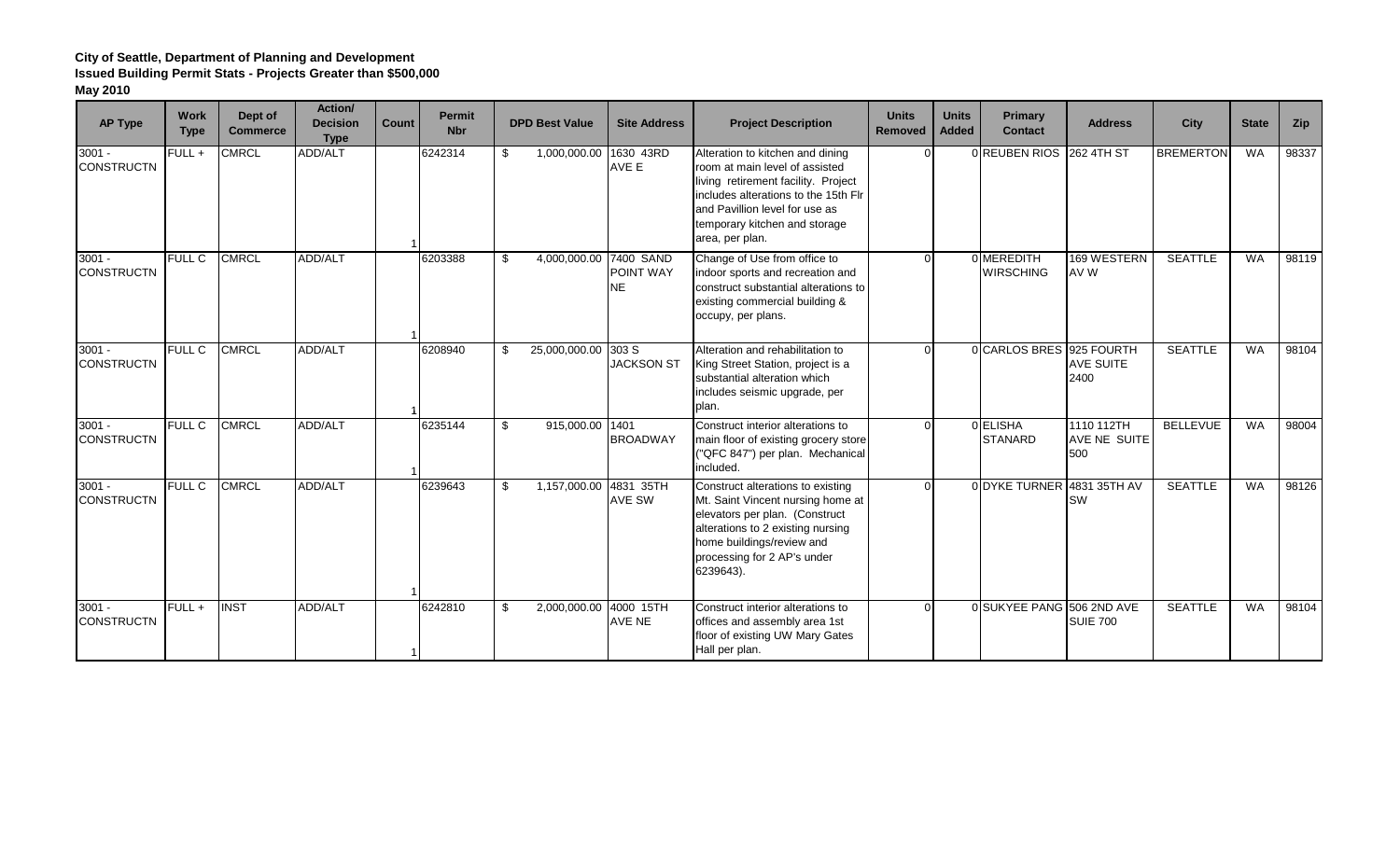| <b>AP Type</b>                     | <b>Work</b><br><b>Type</b> | Dept of<br><b>Commerce</b> | Action/<br><b>Decision</b><br><b>Type</b> | Count           | <b>Permit</b><br><b>Nbr</b> | <b>DPD Best Value</b>      | <b>Site Address</b>                          | <b>Project Description</b>                                                                                                                                                                                                                              | <b>Units</b><br><b>Removed</b> | <b>Units</b><br>Added | Primary<br><b>Contact</b>       | <b>Address</b>                              | City             | <b>State</b> | Zip   |
|------------------------------------|----------------------------|----------------------------|-------------------------------------------|-----------------|-----------------------------|----------------------------|----------------------------------------------|---------------------------------------------------------------------------------------------------------------------------------------------------------------------------------------------------------------------------------------------------------|--------------------------------|-----------------------|---------------------------------|---------------------------------------------|------------------|--------------|-------|
| $3001 -$<br><b>CONSTRUCTN</b>      | FULL +                     | <b>NST</b>                 | <b>ADD/ALT</b>                            |                 | 6245438                     | \$                         | 562,000.00 4000 15TH<br><b>AVE NE</b>        | Replace roof waterproofing and<br>flashing, relocate several interior<br>and exterior mechanical and<br>ventilation units and install<br>parapet guards, all per plans. (<br>Mechanical Engineering Building)                                           |                                |                       | 0 ANDRE<br><b>COPPIN</b>        | 6161 NE 175TH<br><b>STREET SUITE</b><br>101 | <b>KENMORE</b>   | <b>WA</b>    | 98028 |
| $3001 -$<br><b>CONSTRUCTN</b>      | <b>FULL C</b>              | <b>INST</b>                | ADD/ALT                                   |                 | 6223610                     | \$<br>1,185,165.00         |                                              | 301 21ST AVE Voluntary Seismic upgrades, life<br>safety and accessibility<br>improvements and re-roofing of<br>Meany Middle School per plan                                                                                                             |                                |                       | 0 ANDREWHICK<br><b>MAN</b>      | 902 N 2ND ST                                | <b>TACOMA</b>    | <b>WA</b>    | 98403 |
| $3001 -$<br><b>CONSTRUCTN</b>      | <b>FULL C</b>              | <b>INST</b>                | ADD/ALT                                   |                 | 6224691                     | \$<br>2,375,000.00         | 4060 EAST<br><b>STEVENS</b><br><b>WAY NE</b> | Construct alterations and infill<br>addition to existing out-patient<br>clinic (Hall Health), and occupy,<br>per plan                                                                                                                                   |                                |                       | 0 JODI O'HARE                   | 26456 MARINE DES MOINES<br>VIEW DR S        |                  | <b>WA</b>    | 98198 |
| $3001 -$<br><b>CONSTRUCTN</b>      | $FULL +$                   | SF/D                       | ADD/ALT                                   |                 | 6211280                     | \$<br>555,000.00 7310 51ST | AVE NE                                       | Alterations to existing single<br>family residence and construct<br>upper level addition, per plan.                                                                                                                                                     | $\Omega$                       |                       | 0 PAUL MOON                     | 4616 25TH AVE<br><b>NE #177</b>             | <b>SEATTLE</b>   | <b>WA</b>    | 98105 |
| <b>COMMERCIAL ADD ALT</b>          |                            |                            |                                           | 10 <sup>1</sup> |                             | 38,749,165.00              |                                              |                                                                                                                                                                                                                                                         | 0 <sup>l</sup>                 |                       |                                 |                                             |                  |              |       |
| $3003 -$<br><b>BLANKET</b>         | <b>FULL C</b>              | <b>CMRCL</b>               | <b>CHILD</b>                              |                 | 6245833                     | \$                         | <b>ST</b>                                    | 840,000.00 818 STEWART Blanket Permit for interior non-<br>structural alterations to Weber<br>Shandwick FI 13                                                                                                                                           |                                |                       | <b>AMY AXLEY</b>                | 601 108TH AV<br>NE                          | <b>BELLEVUE</b>  | <b>WA</b>    | 98004 |
| $3003 -$<br><b>BLANKET</b>         | <b>FULL C</b>              | <b>CMRCL</b>               | <b>CHILD</b>                              |                 | 6248337                     | \$                         |                                              | 750,000.00 1425 4TH AVE Blanket Permit for interior non-<br>structural alterations to Draft FCB<br>Floor 10                                                                                                                                             |                                |                       | AMIE JOYCE                      | <b>1411 4TH AVE</b><br><b>SUITE 810</b>     | <b>SEATTLEWA</b> | <b>WA</b>    | 98101 |
| <b>BLANKET TENNANT IMPROVEMENT</b> |                            |                            |                                           |                 |                             | \$<br>1,590,000.00         |                                              |                                                                                                                                                                                                                                                         | <sup>0</sup>                   |                       |                                 |                                             |                  |              |       |
| $1004 -$<br><b>MECHANICAL</b>      | <b>FULL C</b>              | <b>CMRCL</b>               | <b>MECHANICAL</b>                         |                 | 6242962                     | \$<br>655,000.00 2201      | <b>WESTLAKE</b><br>AVE                       | Tenant improvements to existing 4<br>floors (9-12) office space, passive<br>interior floor diffusers served by a<br>persurized underfloor plenum,<br>underfloor fan powered VAV<br>boxes with electic resisteance<br>heaters serving perimters per plan |                                |                       | <b>MICHAEL</b><br><b>HAUSER</b> | 5005 3RD AVE<br>lS                          | <b>SEATTLE</b>   | <b>WA</b>    | 98134 |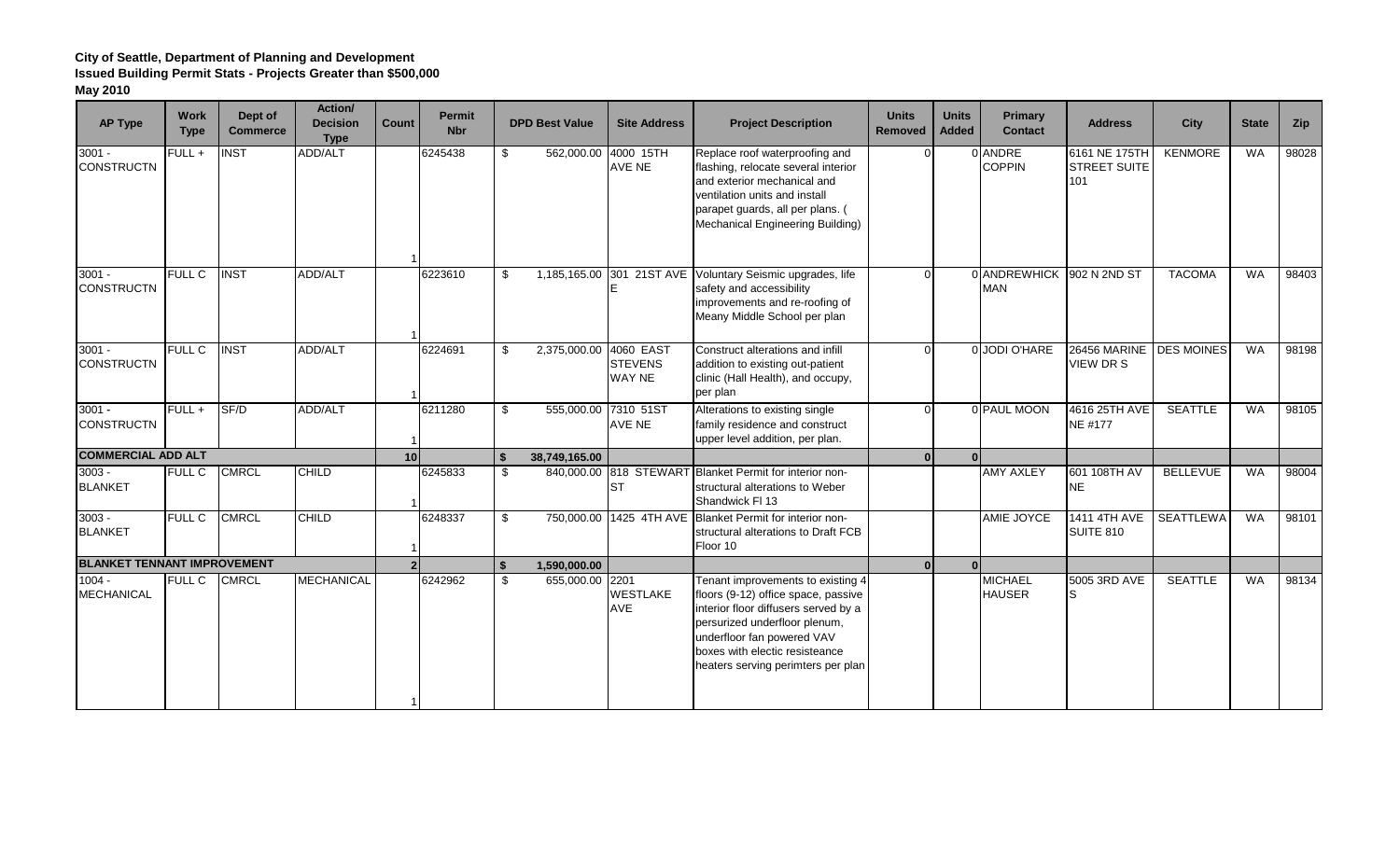| <b>AP Type</b>                | <b>Work</b><br><b>Type</b> | Dept of<br><b>Commerce</b> | Action/<br><b>Decision</b><br><b>Type</b> | <b>Count</b> | <b>Permit</b><br><b>Nbr</b> | <b>DPD Best Value</b>   | <b>Site Address</b>                   | <b>Project Description</b>                                                                                                                                                                                                                                                                      | <b>Units</b><br><b>Removed</b> | <b>Units</b><br><b>Added</b> | Primary<br><b>Contact</b>       | <b>Address</b>                  | City            | <b>State</b> | Zip   |
|-------------------------------|----------------------------|----------------------------|-------------------------------------------|--------------|-----------------------------|-------------------------|---------------------------------------|-------------------------------------------------------------------------------------------------------------------------------------------------------------------------------------------------------------------------------------------------------------------------------------------------|--------------------------------|------------------------------|---------------------------------|---------------------------------|-----------------|--------------|-------|
| $1004 -$<br><b>MECHANICAL</b> | <b>FULL C</b>              | <b>CMRCL</b>               | <b>MECHANICAL</b>                         |              | 6242966                     | \$<br>925,000.00 2201   | <b>WESTLAKE</b><br>AVE                | Tenant improvements to existing 4<br>floors (5-8) office space, passive<br>interior floor diffusers served by a<br>persurized underfloor plenum,<br>underfloor fan powered VAV<br>boxes with electic resisteance<br>heaters serving perimters per plan                                          |                                |                              | <b>MICHAEL</b><br><b>HAUSER</b> | 5005 3RD AVE                    | <b>SEATTLE</b>  | WA           | 98134 |
| $1004 -$<br><b>MECHANICAL</b> | <b>FULL C</b>              | <b>CMRCL</b>               | <b>MECHANICAL</b>                         |              | 6244290                     | \$                      | 625,000.00 2401 ELLIOTT<br><b>AVE</b> | Install (3) air handlers, and (4)<br>exhaust fans, (1) new VAV, (2)<br>VFD's, and relocate (1) exisiting<br>VAV and associated ductwork per<br>plan per plan                                                                                                                                    |                                |                              | <b>KYLE VICTOR</b>              | PO BOX 24567                    | <b>SEATTLE</b>  | <b>WA</b>    | 98124 |
| <b>MECHANICAL</b>             |                            |                            |                                           |              |                             | \$<br>2,205,000.00      |                                       |                                                                                                                                                                                                                                                                                                 | $\overline{0}$                 |                              |                                 |                                 |                 |              |       |
| $3001 -$<br><b>CONSTRUCTN</b> | <b>FULL C</b>              | <b>CMRCL</b>               | <b>NEW</b>                                |              | 6151899                     | \$<br>8,310,794.00 6521 | <b>ROOSEVELT</b><br>WAY NE            | 3/13/2009 HUD. EXTENSION<br><b>GRANTED. SUBJECT TO</b><br><b>CANCELLATION AFTER</b><br>5/15/2010. Phase II of II, for<br>construction of a mixed use<br>building with underground parking,<br>build and occupy, per plan.                                                                       | $\Omega$                       |                              | 63 RICHARD LOO 524 2ND AVE      |                                 | <b>SEATTLE</b>  | <b>WA</b>    | 98104 |
| $3001 -$<br><b>CONSTRUCTN</b> | <b>FULL C</b>              | <b>CMRCL</b>               | <b>NEW</b>                                |              | 6189901                     | \$                      |                                       | 29,111,320.00 1501 1ST AVE Establish use and construct new 6-<br>story office bldg with street-level<br>retail/restaurant and below grade<br>parking and occupy per plan.<br>Restaurant occupancy under<br>separate permit, shell & core only<br>this permit. (North bldg only this<br>permit.) |                                |                              | 0 ARTHUR<br><b>CHANG</b>        | 10230 NE<br>POINTS DRIVE<br>300 | <b>KIRKLAND</b> | <b>WA</b>    | 98033 |
| $3001 -$<br><b>CONSTRUCTN</b> | <b>FULL C</b>              | <b>CMRCL</b>               | <b>NEW</b>                                |              | 6192995                     | \$<br>668,163.00 7304   | GREENWOOD plan.                       | Construct new fire station #21, per                                                                                                                                                                                                                                                             | $\Omega$                       |                              | 0 KATE SPITZER 71 COLUMBIA      | ST-6TH                          | <b>SEATTLE</b>  | <b>WA</b>    | 98122 |
| <b>NEW COMMERCIAL</b>         |                            |                            |                                           |              |                             | 38,090,277.00           |                                       |                                                                                                                                                                                                                                                                                                 | 0 <sup>l</sup>                 | 63                           |                                 |                                 |                 |              |       |